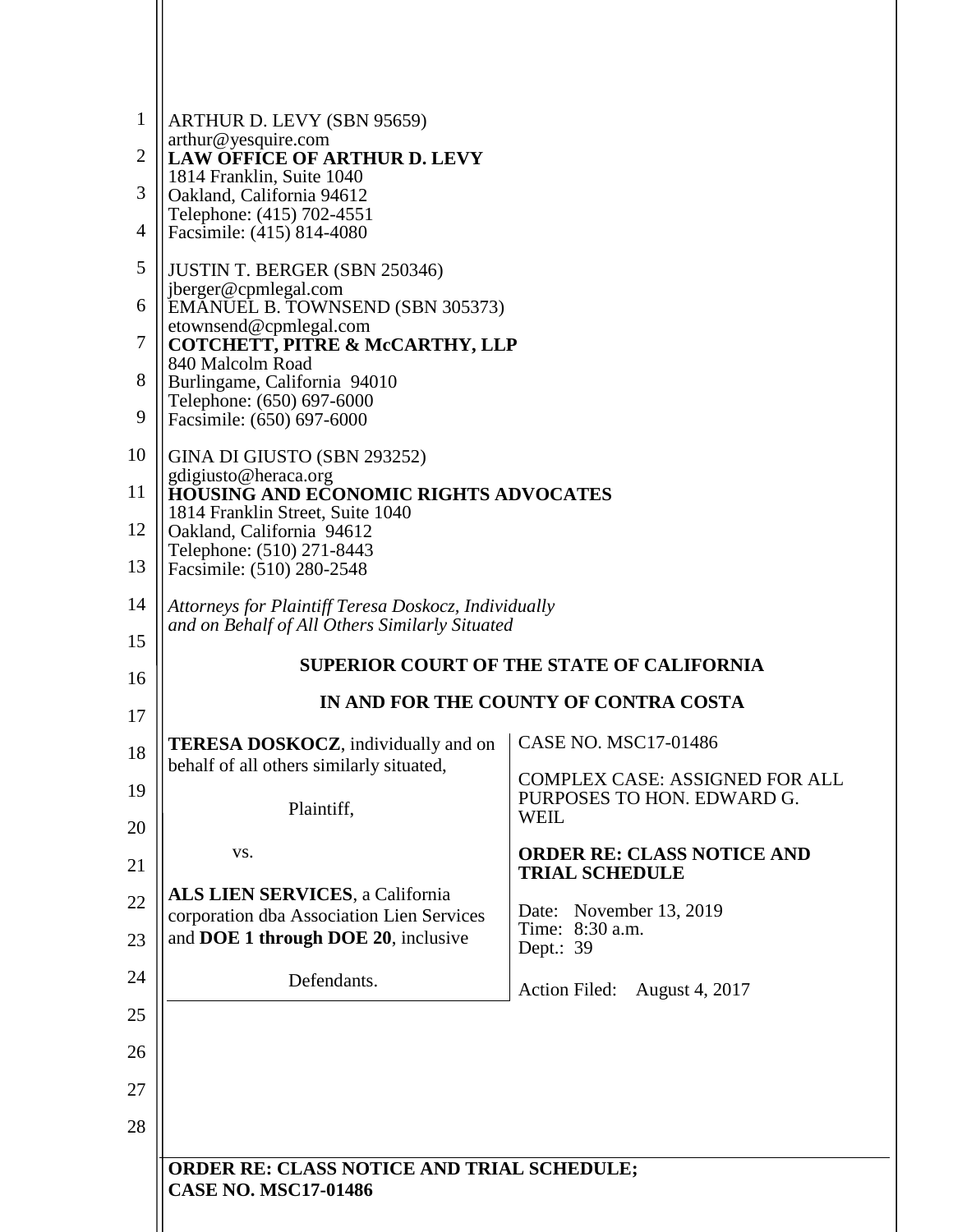| $\mathbf{1}$   | Plaintiff's Statement Regarding Class Notice (California Rules of Court, Rule 3.766)          |                                                                                                                                          |
|----------------|-----------------------------------------------------------------------------------------------|------------------------------------------------------------------------------------------------------------------------------------------|
| $\overline{2}$ | came on for hearing in Department 39 of this Court on November 13, 2019. Justin T. Berger     |                                                                                                                                          |
| 3              | appeared on behalf of Plaintiff. Steven Nimoy appeared via Court Call on behalf of Defendant. |                                                                                                                                          |
| $\overline{4}$ | Having read the statement, the memoranda, the declarations, and having heard argument         |                                                                                                                                          |
| 5              | of counsel, and good cause appearing,                                                         |                                                                                                                                          |
| 6              | IT IS ORDERED that:                                                                           |                                                                                                                                          |
| 7              | The Notice attached to the Berger Declaration as Exhibit A be sent by mail to the             |                                                                                                                                          |
| 8              | 11,042 potential class members for which names and addresses were provided;                   |                                                                                                                                          |
| 9              | Rust Consulting be approved as the notice provider, with an estimated bid of<br>$\bullet$     |                                                                                                                                          |
| 10             | \$21,432;                                                                                     |                                                                                                                                          |
| 11             | Potential class members have 60 days from notice mailing to request exclusion<br>$\bullet$    |                                                                                                                                          |
| 12             | from the class; and                                                                           |                                                                                                                                          |
| 13             | The following pre-trial and trial schedule is granted as follows:                             |                                                                                                                                          |
| 14             |                                                                                               |                                                                                                                                          |
| 15<br>16<br>17 | <b>Class notice mailing:</b>                                                                  | <b>January 1, 2020</b> (to allow the notice provider<br>sufficient time to process the class list given the<br>unique formatting issues) |
| 18             | <b>Exclusion deadline:</b>                                                                    | <b>March 2, 2020</b>                                                                                                                     |
| 19<br>20       | Fact discovery cut-off:                                                                       | <b>August 14, 2020</b>                                                                                                                   |
| 21<br>22       | <b>Expert disclosures:</b>                                                                    | <b>August 28, 2020</b>                                                                                                                   |
| 23<br>24       | <b>Supplemental expert disclosures:</b>                                                       | <b>September 18, 2020</b>                                                                                                                |
| 25             | <b>Expert discovery cut-off:</b>                                                              | <b>September 30, 2020</b>                                                                                                                |
| 26<br>27       | Last day to hear motions for summary<br>judgment:                                             | <b>October 30, 2020</b>                                                                                                                  |
| 28             | ORDER RE: CLASS NOTICE AND TRIAL SCHEDULE;<br><b>CASE NO. MSC17-01486</b>                     |                                                                                                                                          |